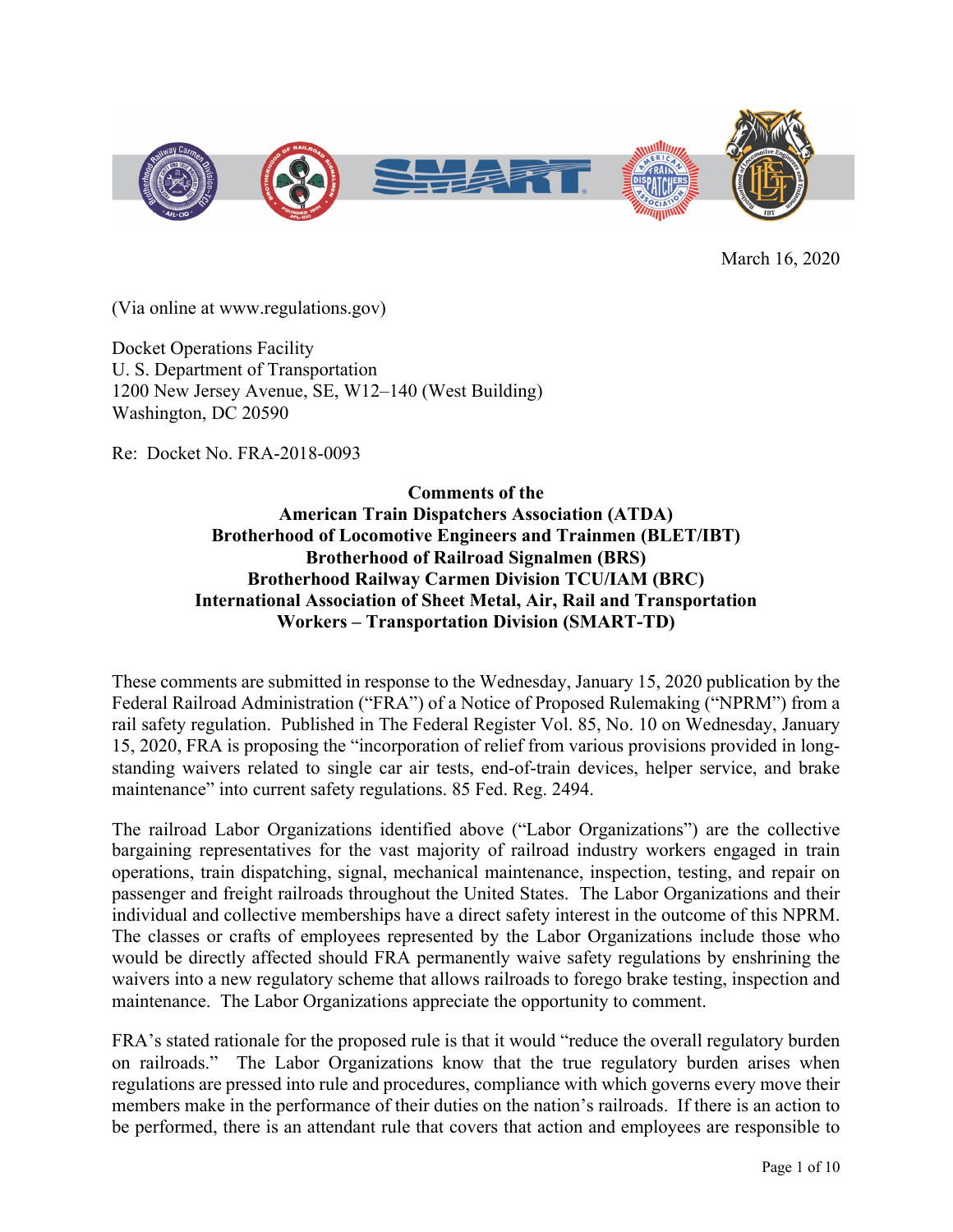follow these rules under threat of job loss. Worse, failure to follow rules can result in injury or death; thus, the long-standing tenet that "regulations and the 'rulebook' are written in blood." Indeed, most regulations and rules governing practices on the job usually came after a person had unfortunately been injured or killed in the course of performing their duties and a process was developed—and enforced by regulations or rules—that was intended to prevent that type of occurrence from repeating. So the "burdens" about which railroads complain are most often felt by the employees. When safety regulations are waived or abandoned, these perceived economic burdens on the railroad become genuine safety burdens in the form of risk passed on to railroad workers.

FRA cites the Regulatory Impact Analysis accompanying this rule for the principle that "overall safety may be improved due to railroad employees experiencing less risk of common injuries such as slips, trips and falls by having to perform fewer inspections, which would produce positive safety benefits, *though these have not been quantified*." NPRM at 2495 (emphasis added). FRA claims to quantify everything, so a diminution in the number of slips, trips and falls should be estimated from FRA's assumptions regarding costs and benefits about how many fewer inspections will be done. These benefits have not been quantified; rather, FRA seems to merely have accepted the claims of the Association of American Railroads ("AAR").

Moreover, slips, trips and falls occurring brake inspections would be better remedied by providing better walking conditions at inspection locations than getting rid of the requirement for safety inspections. Indeed, the logical extension of the AAR/FRA argument is that all inspection-related slips, trips and falls could be completely eliminated by eliminating all inspections, which is an absurdity. This is because a greater risk arises from the undiscovered defects on rail cars that will be allowed to begin or continue their journey because of a reduced inspection sche3dule—and also increases the probabilities of derailment.

Similarly, when AAR applied for a waiver of 49 C.F.R. §232.213, §232.15 and §232.103(f) to use Wayside Wheel Temperature Detectors ("WTD's"), the association contended that "the WTD system would eliminate the potential for injury to inspection personnel due to trips and falls when performing Intermediate Brake Tests." *See* FRA-2016-0018-0001.

AAR also complains Class I test for Cars off air for more than 4 hours is "too restrictive" in its request in FRA-2017-0130. FRA Railroad Safety Board denied that petition for waiver due to "lack of supporting data in submission and more appropriately handled in rule-making. It would be best handling this sort of topic in a collaborative manner, such as in the Agency's Railroad Safety Advisory Committee ("RSAC"), which was founded for this purpose. However, AAR's regulatory wish list in response to DOT-OST-2017-0069 appears to have been considered by FRA as a raison d'etre since its publication. In fact, FRA concedes that this NPRM is a response to this petition and letter dated July 12, 2018, and data supporting request submitted in December 2017.

FRA acknowledges its obligation to regulate "in the public interest and consistent with railroad safety." NPRM at 2496. Regrettably, the standard employed here more resembles one designed "in the economic interests of the railroad and consistent with carrier convenience and higher profits." Indeed, given year after year of record net profits, the railroads cannot serious argue that they are unable to innovate or thrive under the current state of regulations.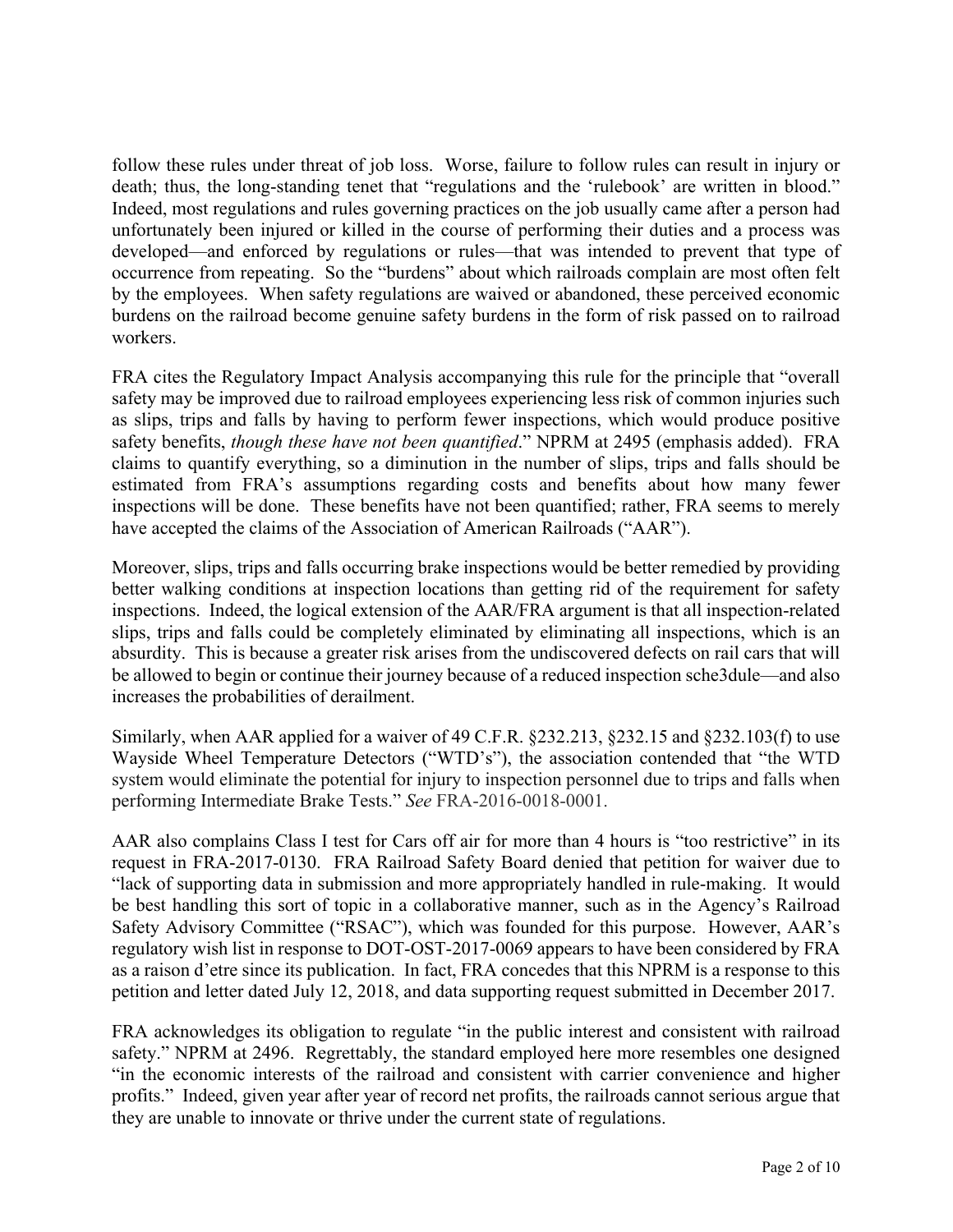FRA also notes on this page that "FRA does not intend to terminate any waivers upon the effective date of a final rule even if FRA incorporates the requirements of a waiver in a final rule." NPRM This brings to the forefront the question of just what would be the relief granted by promulgating this rule if the carriers are still governed by the existing waivers? Having made these preliminary observations, the Labor Organizations now turn to the sections reviewed in the NPRM.

# **218.22 – Utility Employee – Blue signal protection**

This protection for ground workers is meant to provide an alert to operating crews of the work and movements of employees on the ground on or around the equipment. When a train is properly blue-flagged an engineer is notified of the ongoing work by a blue flag on both ends of the track, one hung on the lead locomotive and a blue "light" on the control stand. These warnings keep the engineer aware that they may not move the train and must keep the train in a stationary position, and also to be aware of the ramifications of the use of train air-controlled slack action. The Labor Organizations object to the proposal to exempt utility employees from blue-flag protection when changing the battery on an end-of-train device ("EOTD"). If the switch behind the train isn't locked and another crew is free to line the switch, they could inadvertently line a switch into the train being worked upon, exposing the utility employee to unnecessary risk. it is irrelevant in this situation whether the employee is using tools to change the battery. Moreover, the carriers argument that employees must carry the EOTD to another location to change a battery is a red herring. The work can be performed under blue flag protection, and if a carrier nonsensically requires moving the EOTD to another location merely to avoid complying with blue flag regulations, then it should suffer the consequences of the inefficiency it has chosen in order to evade the regulation.

# **Section 221.13 – Marking Device – placement of marker light –Siemens equipment**

The Labor Organizations have no quarrel with either the weight of a EOTD, or the height as a general matter. However, we strongly question the viewing distance metrics of one-half mile and one mile, upon which FRA's proposal seem to be based. EOTD visibility serves to warn the crew of a following train of the location of the train they are following. Its intended safety purpose is to provide sufficient warning that the engineer of the following train can stop his train short of a collision. Given the ever-increasing proportion of trains having lengths of 1½ miles or more, neither the one-half mile standard nor the one-mile standard provide sufficient distance for an excessively long train to stop short of the collision point within the sight distance under normal braking conditions.

# **Section 232.5 – Definitions**

According to FRA, the Air Flow Meter definition will include digital indicators. Air Repeater Units (ARUs"), according to FRA, will be judged on their purpose, and not their physical description or characteristics. This is appropriate, as the safety-critical functionality is whether the device gets the job done. However, the NPRM proposes no standards by which this can be determined. Moreover, the NPRM is silent regarding how an ARU, as defined, will be inspected, tested and maintained. As a locomotive appurtenance, an ARU certainly is subject to part 229 because it functions as a part of the controls of a train's air brake system. The Labor Organizations believe that general ARU functions should be tested as part of the daily inspection, and that a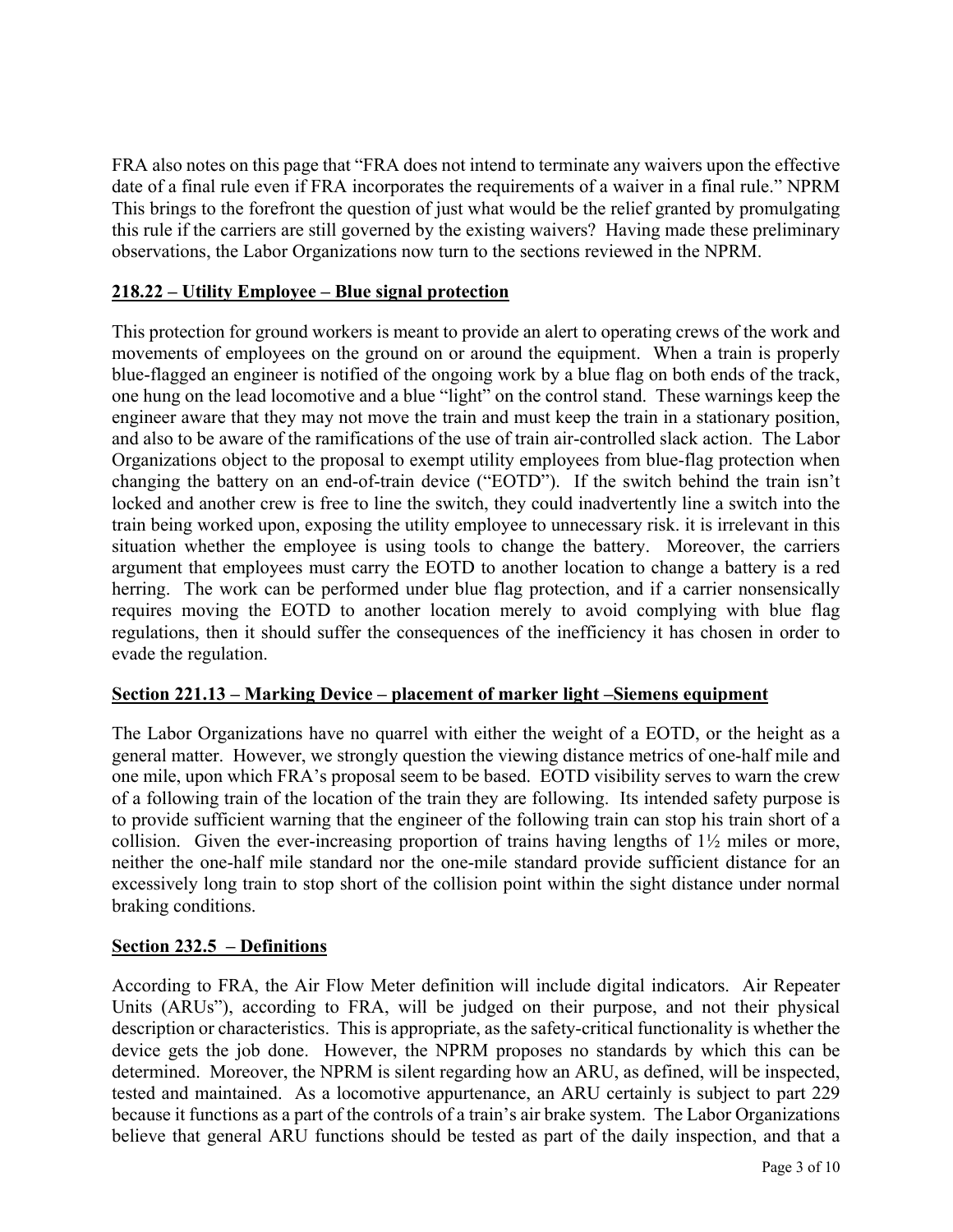periodic inspection regimen also should be required for those portions of an ARU similar in functionality to locomotive air brake components that must undergo periodic inspection.

#### **Section 232.103 – General Requirements**

The analysis of this Section discusses FRA's incorporation by reference of AAR's S.469-01 Standard. This standard has been in place from 1947-2000. With regard to FRA's discussion of the appropriate rate of air flow, as measured in cubic feet per minute ("CFM"), the NPRM states

Canadian railroads have operated with the higher air flow limit of 90 CFM on DP trains since 2011. In 2013, BNSF demonstrated on a train of 110 grain cars that, when air pressure is provided at each end of the train consist through DP, a maximum 90 CFM air flow would only reduce the brake pipe pressure by 8 psi, well within the 15 psi pressure taper limit of  $\S$  232.205(c)(1)(i)(A). Brake propagation rates were found to be comparable to 60 CFM levels.

#### NPRM at 2501.

A reduction of 8 psi is equivalent to a minimum reduction on the automatic brake valve. Thus, if the required brake pipe pressure is 90 psi, the reality is that the engineer now has an effective brake pipe pressure of 82 psi. In some cold weather areas, trains have been told to continue on with AFM readings of 100 psi, and we are aware of at least one reading reported in excess of 250 on the CFM. Some of the crews who staff these trains were instructed that no air tests were necessary on their train because the cars came from multiple pre-tested tracks within a yard. When a train has finally been up and a leakage test performed, that fact needs to be noted on the proper air slip that the train crew can access, so the engineer can make the necessary calculations in determining the effectiveness of the braking system. The Labor Organizations request that FRA give this matter further consideration and adjust the proposed rule to provide at least an equivalent level of safety as that provided by the current rule.

# **232.205 – Class I Brake Test – Initial Terminal – 4 Hours Off Air**

In considering four-hours off air versus eight hours versus twenty-four hours, there can be no "one size fits all" standard because of operational vagaries. Currently, when a train or cut of cars is encountered standing in a siding, yard, spur or set out track and no one knows how long it has been sitting there, four hours is a low bar and the default is to test.

Moving to a 24-hour requirement—a full day—as proposed invites a presumption from a train crew that a cars have already been appropriately tested. This can happen frequently in between terminals and also in terminals where there may be no yardmaster on duty. In support of the change, AAR has contended that this type of routine work is "too restrictive." *See* FRA-2017- 0130. To the contrary, it is simple, common sense railroading.

The carriers' position also blithely ignores the fact that the current four hour standard was actually recommended by them railroads when a change from the prior 2-hour limit was requested. The Labor Organizations inquire what evidence exists that routine air tests at the very frequency requested by the carriers, themselves, is too restrictive. The characterization of air brake testing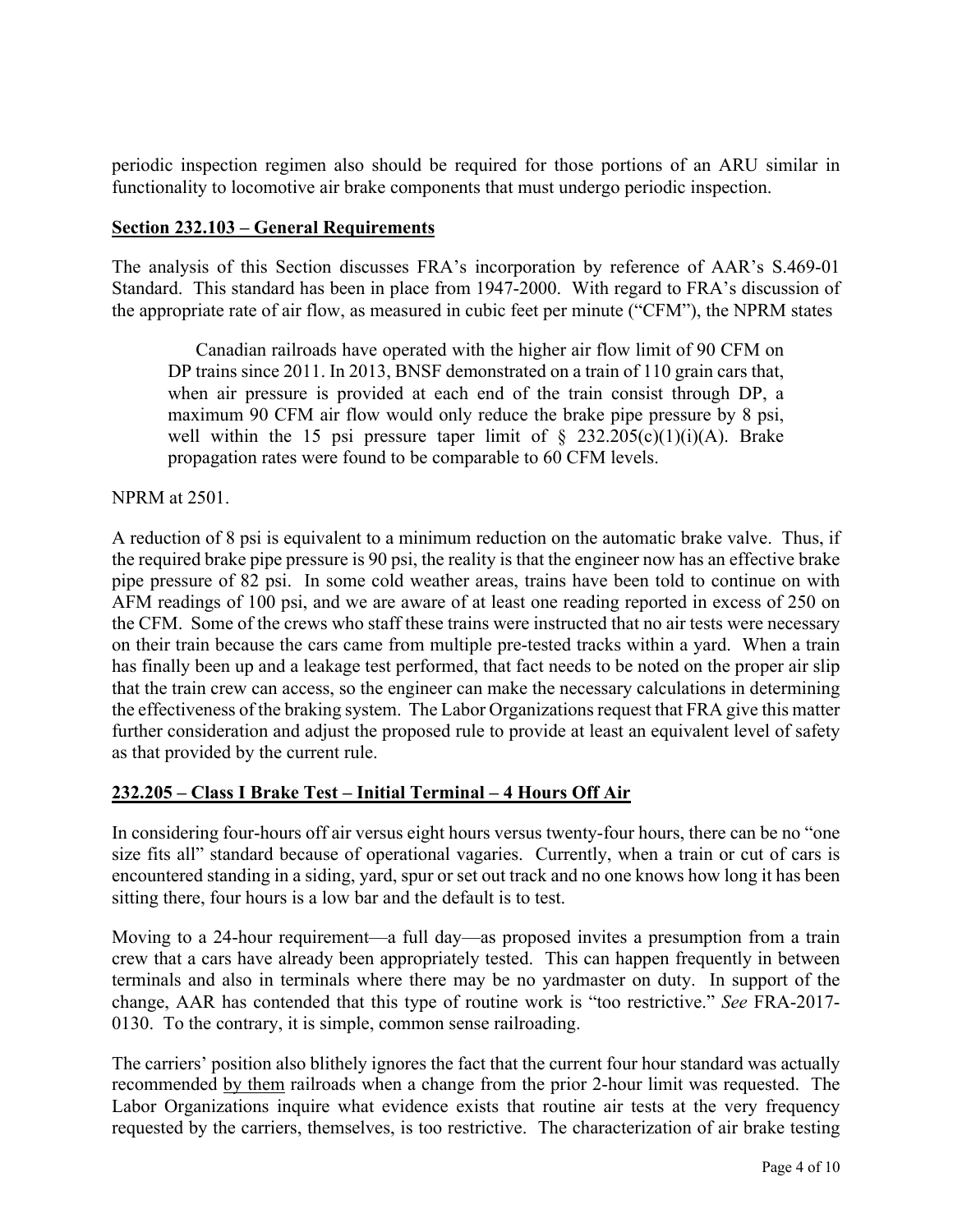as being "too restrictive" is a wholly subjective description, and certainly is insufficient to "codify" an air brake safety testing out of existence.

The brake tests cost only a small amount of time. They cost little money, when compared to the potential damages that are saved when a defect is found. AAR's philosophy seems to be that if you do not inspect, there must be no defects. This is akin to thinking you are invisible because you have your eyes closed.

FRA also solicits comments on whether the U.S. should adopt standards similar to Canada's regarding off-air requirements. This is mere cherry picking of a lesser standard for rail cars and air brake tests based on another country. Canada also has more stringent standards for other regulations that the rail carriers probably do not want. Moreover, how far afield should the U.S. safety regulator go when looking at other countries for inspiration regarding rail safety, where the standards for safety are not necessarily analogous to the ones set forth domestically? Canada can provide lessons due to its geographic proximity and types of equipment used—such as accident investigation (see Lac Megantic)—however, for regulatory purposes, unless FRA would also choose a stricter standard to adopt from Canada, perhaps it is best to simply inquire whether or not the U.S. regulation has its own merit.

FRA states that it seeks to "ensure that despite being off air for any length of time, that equipment's air brakes are in proper working condition." We agree wholeheartedly with this approach. The non-burdensome, low cost, efficient way to do this is no mystery. It is the common, garden variety air test, which has been performed for decades at precisely the frequency requested by the industry. FRA has not identified an alternative, and tying the Agency in knots trying to find one is unnecessary and counterproductive. FRA correctly notes that 49 U.S.C  $\S 20303(d)(2)$  imposes a statutory requirement that any changes governing the "installing, inspection, maintaining, and repair" of train air brakes be made "only for the purpose of achieving safety."

The Labor Organizations believe that all of the current regulations should remain intact. Despite AAR's safety assurances, the Labor Organizations still have concerns with this far sweeping change given the fact that it will cover all of the railroads operating in the U.S. As noted by FRA in the 2001 rulemaking, "FRA does believe that in certain circumstances the length of time that equipment is removed from a source of compressed air can impact the integrity and operation of the brake system on a vehicle or train." 66 Fed. Reg. 4104, 4122 (Jan, 17, 2001). Indeed , FRA specifically noted that this applied "[p]articularly in cold weather situations where freeze-ups in train brake systems can occur."

While AAR touts advancements in managing problems associated with cold weather, AAR itself admits in its petition that some, but not all, locomotives have operable air driers or other systems to remove moisture and contaminants from the air supply system. Given that the rule change will apply to all of the railroads operating in the U.S., a large number of trainlines could still be impaired by the cold weather. Moreover, equipment is interchanged and does not remain exclusively on the Class I railroads. It just takes one piece of equipment with part of the braking operations frozen or blocked by ice to compromise an entire trainline. In addition, FRA also acknowledged in the 2001 rulemaking that extended off-air time was an issue "in areas where the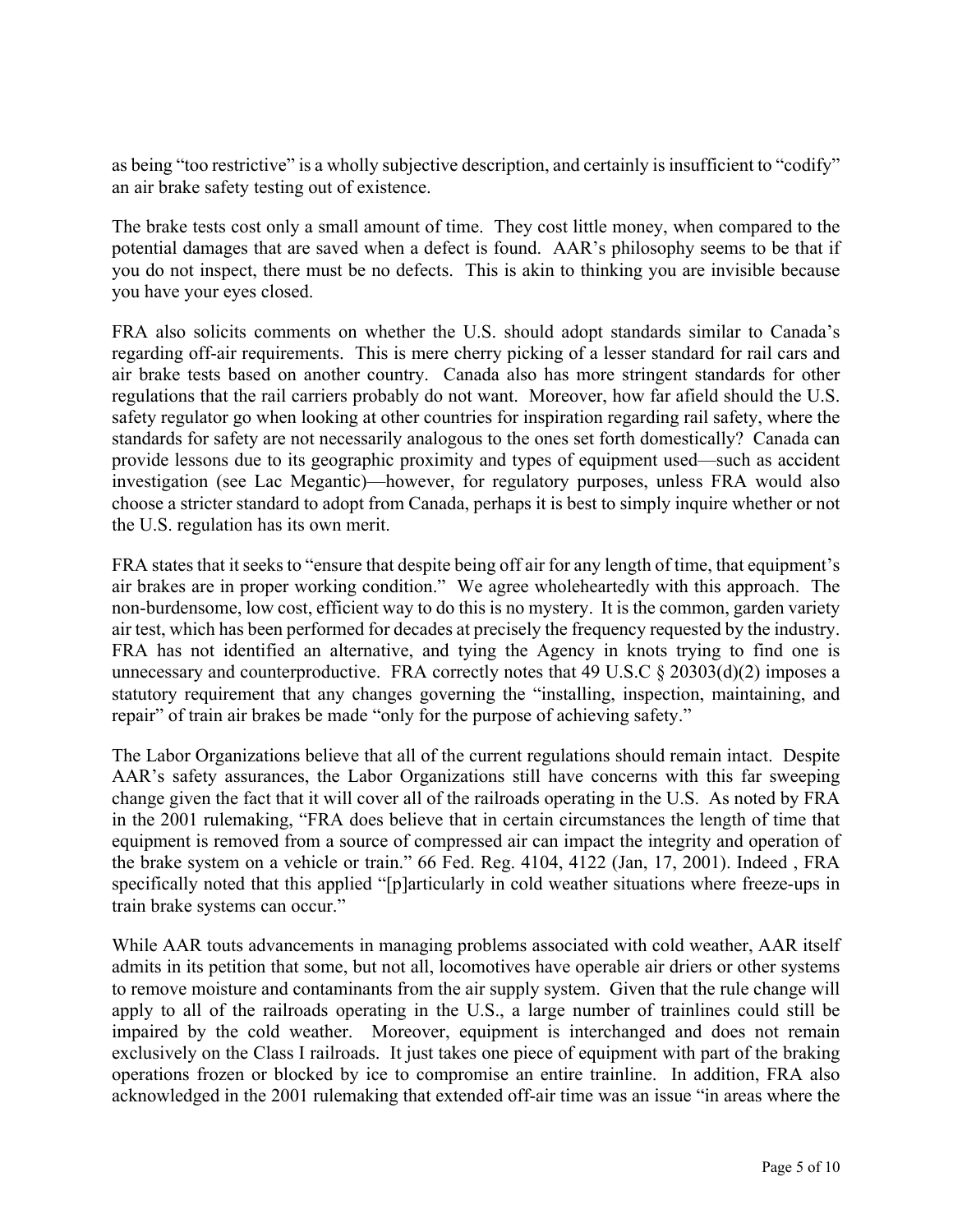potential for vandalism is high due to the location where equipment is left standing." This continues to be a recurring issue in railroad operations.

#### **Air Flow Method and Air Brake Repeater cars**

FRA admits that, under the FRA-2010-0091 test waiver for 90 CFM allowance, there was an unintentional release not related to the test. It is not listed in the discussion, but would a test have ferreted out the problem that did cause the release? If so, what was the cause? Were these questions even asked? The NPRM provides no answers. No waiver should be incorporated into a regulation when an unanticipated deviation remains unexplained.

FRA proposes 90 CFM air flow on distributed power and air brake repeater trains. This would appear to be too high a limitation, because greater air compressor power should mean need less effort expended and less overall airflow due to having more compressors working to maintain pressure.

Calibration due to Charles Law's dependency on the Kelvin scale (constant temperature) must be present for this law of volumes to work, and FRA has proposed that temperature be considered when calibrating an AFM. Not only is this sound, the Labor Organizations would further say that a traditional form of leakage test method should also be used in temperatures less that 20 degrees Fahrenheit. Moreover, if an AFM cannot be calibrated without taking temperature into account, temperature also should be taken into account to verify the instrument's readings.

We disagree with FRA's position that AFMs are not appurtenances under the Locomotive Inspection Act, which requires that all locomotive appurtenances be "in proper condition and safe to operate," because an AFM is an optional piece of equipment. Once the AFM is chosen and installed, it is no longer an optional piece of equipment because its use is required to be relied upon when performing an air test. Much equipment on a locomotive is optional when initially introduced. One type of brake shoe is optional over another, but that fact does not eliminate the safety requirement that all products on a locomotive must be "in proper condition and safe to operate." NPRM at 2502. Since AFMs are located on/in dash of the control stand of the locomotive, regulation of them should reside in parts 229 and 232. The Labor Organizations also discuss this in the § 232.5 section above regarding new definitions.

# **Section 232.209 – Class II Brake Tests**

FRA is proposing to change "off-air" requirements. *See* discussion above regarding § 232.205.

# **Section 232.213 – Extended Haul Trains**

The AAR has proposed using electronic air brake inspection/testing recordkeeping as the sole basis for extending the distance between such inspections/tests by two-thirds – or 1,000 miles. Although FRA has deferred action on this specific request, the Agency's plans to handle it in the future compel the Labor Organizations to respond at this time. It is nothing short of preposterous to anyone with experience in railroad operations that someone could seriously propose that mechanical equipment inspections could be safely significantly reduced merely by recording inspection data electronically instead of on paper; yet, this precisely the logic behind AAR's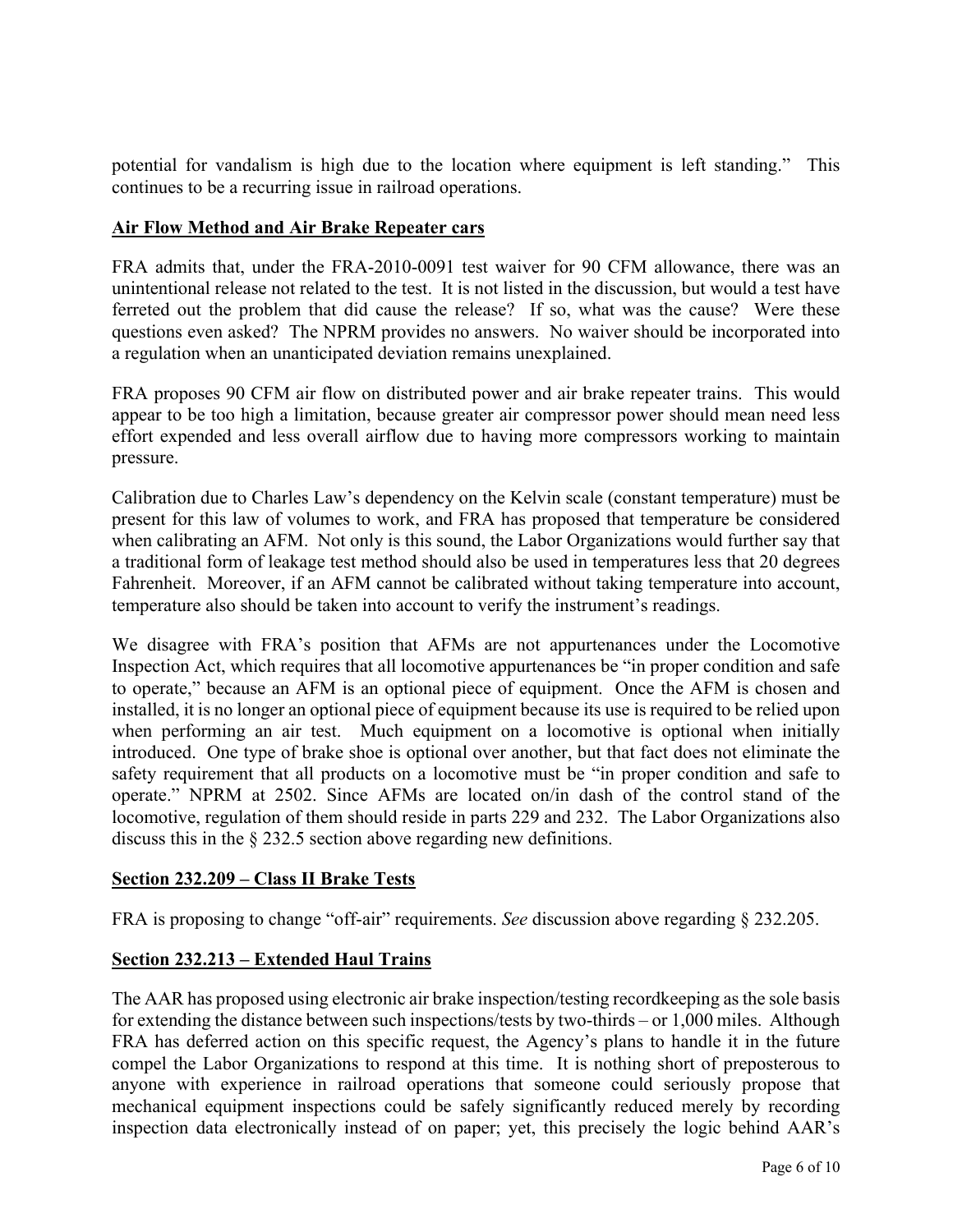proposal. The medium used for air brake inspection/testing has absolutely no effect on how or when a brake shoe wears out, or whether brake rigging is hanging down improperly, or the point at which a rail car has flat wheels that are outside permissible regulatory limits. For the rail carriers to assert otherwise (NPRM *at* 2502) is an abandonment of its safety obligations. Simply put, the means for communicating the results of an inspection or test—however crude or technologically advanced—cannot be substituted for the inspection/test itself.

The Labor Organizations share another serious safety concern regarding AAR's proposed electronic air brake slip system, which FRA should keep in mind when considering this proposal in the future. This is the variability that exists in air brake system performance when cars—even a single car—are switched out, shuffled into different configurations, or are placed adjacent to different locomotives that may have different air compressors. The actual operational profile in such a situation can be provided to the train's crew only by an air brake inspection/test that is performed on the actual train consist once set-offs, pick-ups and other adjustments have been made. Changing the method of recordkeeping does absolutely nothing in this regard, because a spreadsheet only discloses the history of data entry

# **232.219 – Double-Heading and Helper Service**

FRA proposes to amend § 232.219 by adding paragraph (d), which would incorporate a waiver intended to extend conditions similar to those contained in paragraph (c) to helping trains equipped with Distributed Power ("DP") or Electronically Controlled Pneumatic ("ECP") brakes. However, as proposed, paragraph (d) would eliminate the paragraph  $(c)(3)$  requirement that

The [Helper Link] device [or similar technology] shall be tested for accuracy and calibrated if necessary according to the manufacturer's specifications and procedures every 365 days. This shall include testing radio frequencies and modulation of the device. A legible record of the date and location of the last test or calibration shall be maintained with the device.

The Labor Organizations understand the logic of incorporating the waiver for DP- or ECPequipped helping trains to resolve this omitted case issue. However, as drafted, the proposed incorporation eliminates the accuracy testing, calibration and recordkeeping for devices used on such trains. Therefore, we strongly urge FRA to redraft the regulation to place current paragraph (c)(3) in a new paragraph (e), and to make this new paragraph (e) applicable to both the current paragraph (c) and FRA's new proposed paragraph (d).

# **232.305 – Single Car Air Tests**

In short, FRA proposes to incorporate AAR Standard S–486–18 for Single Car Air Brake Testing ("SCABT") in place of AAR Standard S–486–04. In support of the sufficiency of AAR's S–486 standard, FRA cites to data developed beginning with a 2003 testing waiver the Agency granted. NPRM at 2504–2505. While the data speaks for itself, the Labor Organizations are troubled by the following passage in the Section-by-Section analysis:

… FRA specifically requests comments on whether the repair yard provision of paragraph (b)(2) should be eliminated so that a single car air brake test would be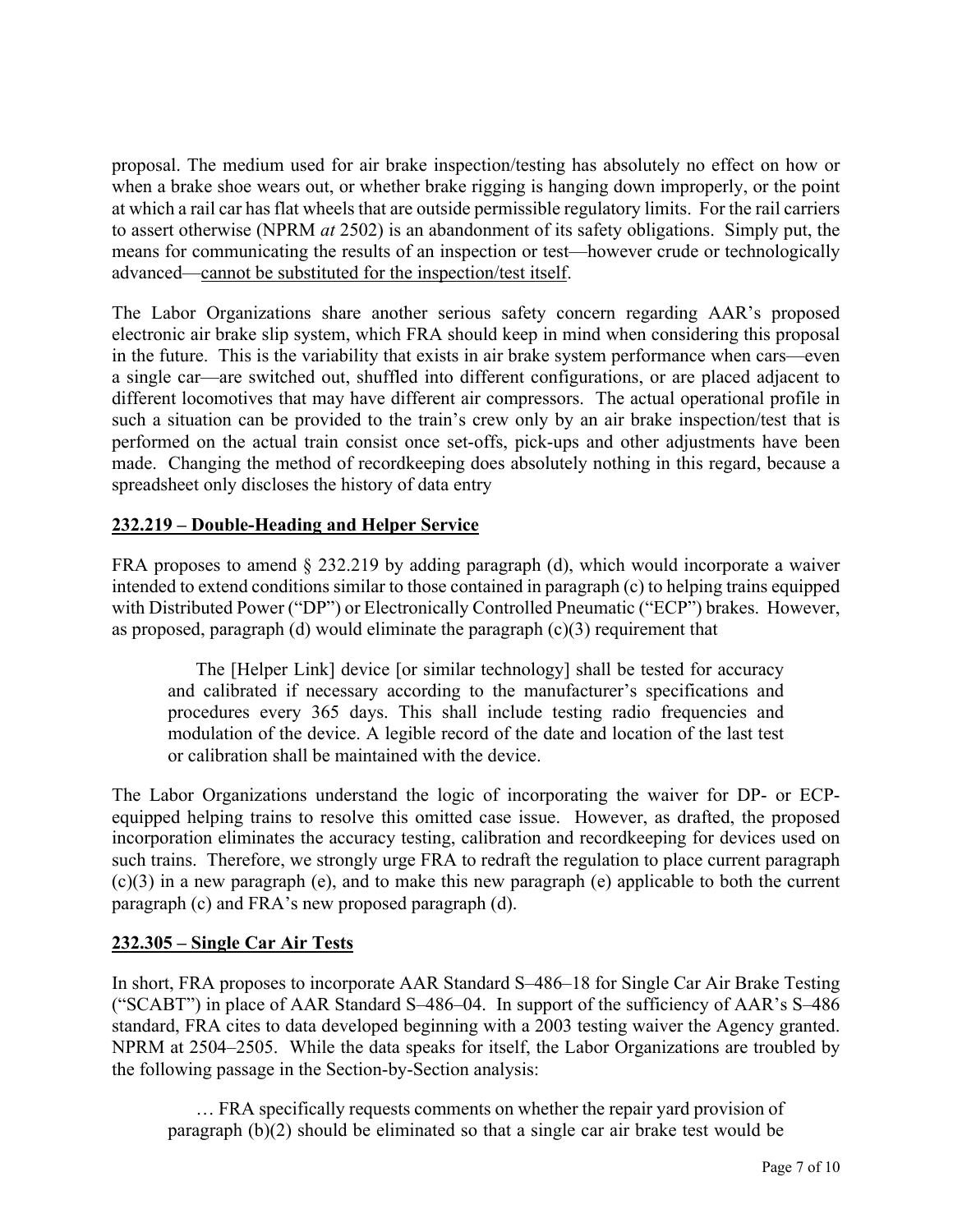required only every five years or when the brake system is impacted as contemplated under paragraph (b)(4). FRA understands that, on a daily basis, thousands of individual freight cars (out of the approximately 1.2 million freight cars in the North American fleet) are overdue for their single car air brake test. FRA requests comment on the effect the potentially eliminating the repair track provision of paragraph (b)(2) may have on this statistic and any policies to mitigate this potential issue.

#### NPRM at 2505.

The Labor Organizations object to reducing the frequency of the SCABT to five (5) years, as this lies outside the scope of the 2003 testing waiver and the data developed thereunder. Moreover, we respectfully suggest that if "on a daily basis, thousands" of freight cars are in violation of current rail safety regulatory requirements, the correct response for the industry's safety regulator is not to move the goalposts by relaxing the requirement; it is to enforce the requirement. To do otherwise would reward what—given the volume of violations—appears to be willful disregard of the regulations by the industry.

#### **232.403 – Design Standards for One-Way End of Train Devices**

The Labor Organizations share FRA's "concern[]with the safety risks associated with the loss of communications events between the controlling locomotive and the EOT device." NPRM at 2505. Such failures, while not accidents in and of themselves, introduce risk into the operations because equipment that is not functioning as intended. BLET's Safety Task Force in its Final Submission to the National Transportation Safety Board in the investigation of the October 4, 2018 collision of two Union Pacific Railroad freight trains near Granite Canyon, Wyoming (NTSB Accident Number RRD19FR001) made the following two recommendations to address this risk:

- Revise Subpart E of 49 CFR Part 232 to require that, when an emergency brake application is made on the controlling locomotive, the RDU continuously sends an "initiate emergency application of the brakes" signal to the EOT until the train comes to a complete stop.
- Require that trains be brought to a safe stop upon a loss of communication that lasts longer than 4 minutes and 59 seconds.

*See* BLET Final Submission at 20–21. This also responds to FRA's specific solicitation—in its analysis of §232.409—of comments regarding communication failures between the controlling locomotive and the EOT device, and failures that include controlling locomotives not sending an emergency application signal to the EOT device after two minutes of not receiving a signal from the rear end unit. NPRM at 2506.

However, the Labor Organizations do not share FRA's view that the conditions applied to the waiver being incorporated are no longer necessary due to the prevalence of air-driven, alternatorequipped EOT devices. *See* NPRM at 2505. The older style of EOT is still in use—as evidenced in the Section-by-Section Analysis discussion of blue flag protection of utility employees changing EOT batteries (*see supra*)—and conditions governing their safe use should not be removed until all such devices are retired.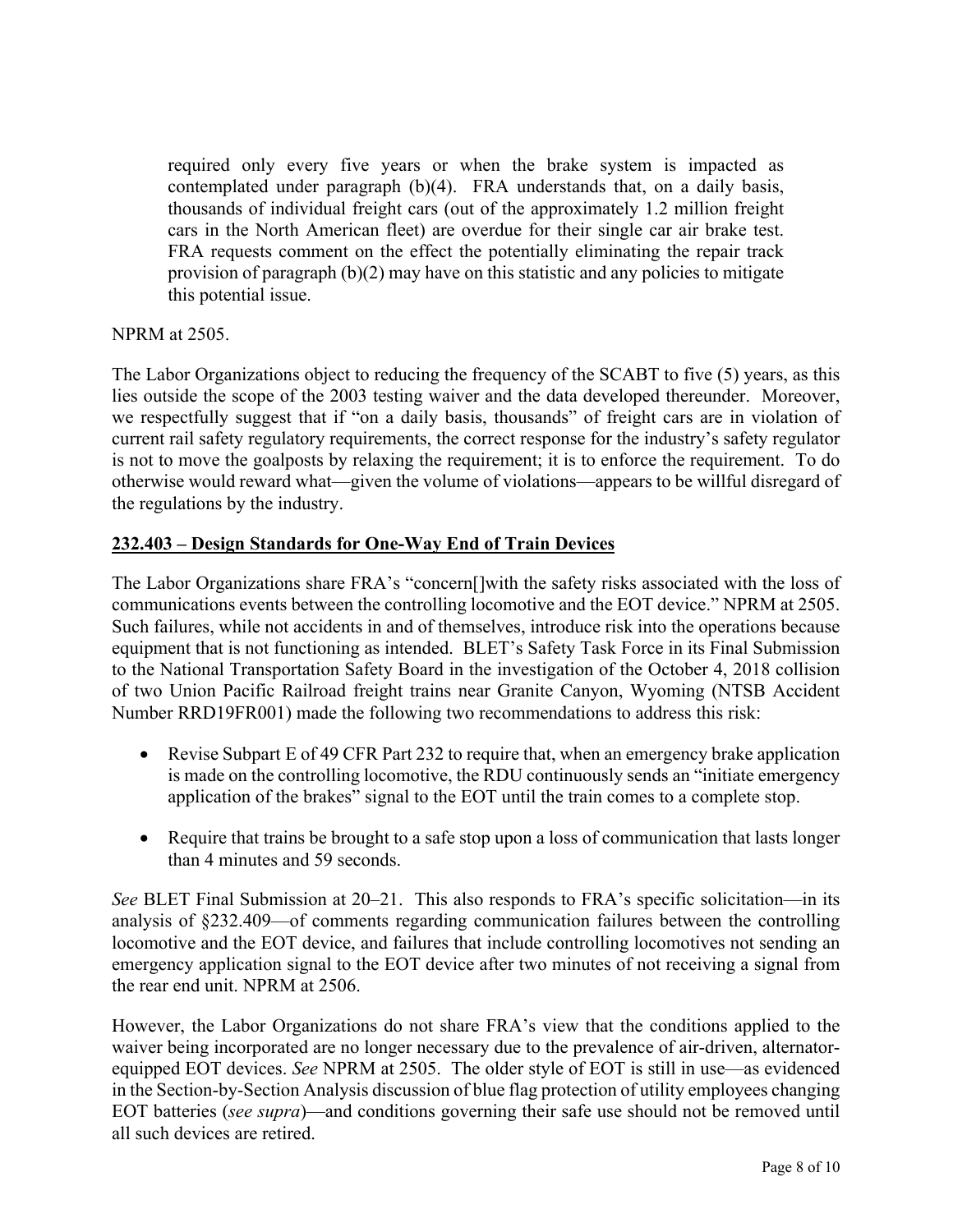That being said, the Labor Organizations agree that a back-up battery is necessary when using airpowered generators for providing electricity to EOTs. We do question, though, whether the proposed 12-hour battery life standard is sufficient. While a 12-hour battery life is sufficient for a single crew to complete its tour of duty, there should be a mandatory battery-life notification requirement so that a subsequent crew knows how much battery life is left if an EOT air-powered generator fails during the preceding trip.

# **Section 232.407(f)(2) – Battery Charging Requirements-**

The Labor Organizations support mandatory testing of EOT back-up batteries for residual charge. Again, and as noted above, there should be a mandatory battery-life notification requirement so that a subsequent crew knows how much battery life is left if an EOT air-powered generator fails during the preceding trip. We also support a requirement that, instead of a minimum charge, the battery must have a sufficient charge to power the EOT until it reaches a point where the EOT can be changed to one with a functioning air-powered generator.

#### **Section 232.409 – Inspection and Testing of End-of Train Devices**

The Labor Organizations support FRA's proposal to cross reference EOT air pressure reading requirements with § 229.27 because the EOT is used to control the train and in the conducting of required air tests. We also concur with FRA's observation that the need for telemetry calibration has been reduced by technological advances that include continuous feedback such as Phase Lock Loop ("PLL"). NPRM at 2505. A PLL-equipped radio fails safe in that when it does not complete a "sum check," it is considered not functioning. Once again, however, not every EOT has a PLLequipped radio. Therefore, while it may be appropriate to not require telemetry calibration for an EOT with a PLL-equipped radio, the requirement cannot be removed from § 232.409 so long as EOTs that are not PLL-equipped remain in service.

#### **Subpart H – Scenic, Historic and Excursion Operations Braking Systems**

FRA proposes to recodify current Appendix B of Part 232—which preserved Part 232 as it applied to tourist, scenic, historic, and excursion operations prior to the 2001 Final Rule—as Subpart H. NPRM at 2506. In so doing, however, FRA proposes significant relaxation of (1) current maintenance practices and operating requirements, including the periodic inspection requirements for air brake cleaning, repairing, lubricating, and testing (known in the industry as "clean, oil, test, and stencil" or "COT&S"), and (2) periodic testing requirements for 26–C and D–22 brake valves. The Labor Organizations view these proposed relaxations as very problematic.

Regarding COT&S testing, the Labor Organizations observe that FRA proposes to eliminate requirements that have governed scenic, historic and excursion equipment since its manufacture. In its place FRA proposes a scheme of self-regulation. A significant portion of this equipment is far older than anything used by Class I, II and III carriers, and Appendix B was created precisely because the 2001 Final Rule was inapplicable to this type of equipment. Two decades later, FRA proposes to throw the baby out with the bathwater. Scenic, historic and excursion railroads lack the resources of AAR and its member Class I railroads, and they do not enjoy the economies of scale shared by Class II and Class III railroads via their membership in the American Short Line and Regional Railroad Association. We believe allowing scenic, historic and excursion railroads